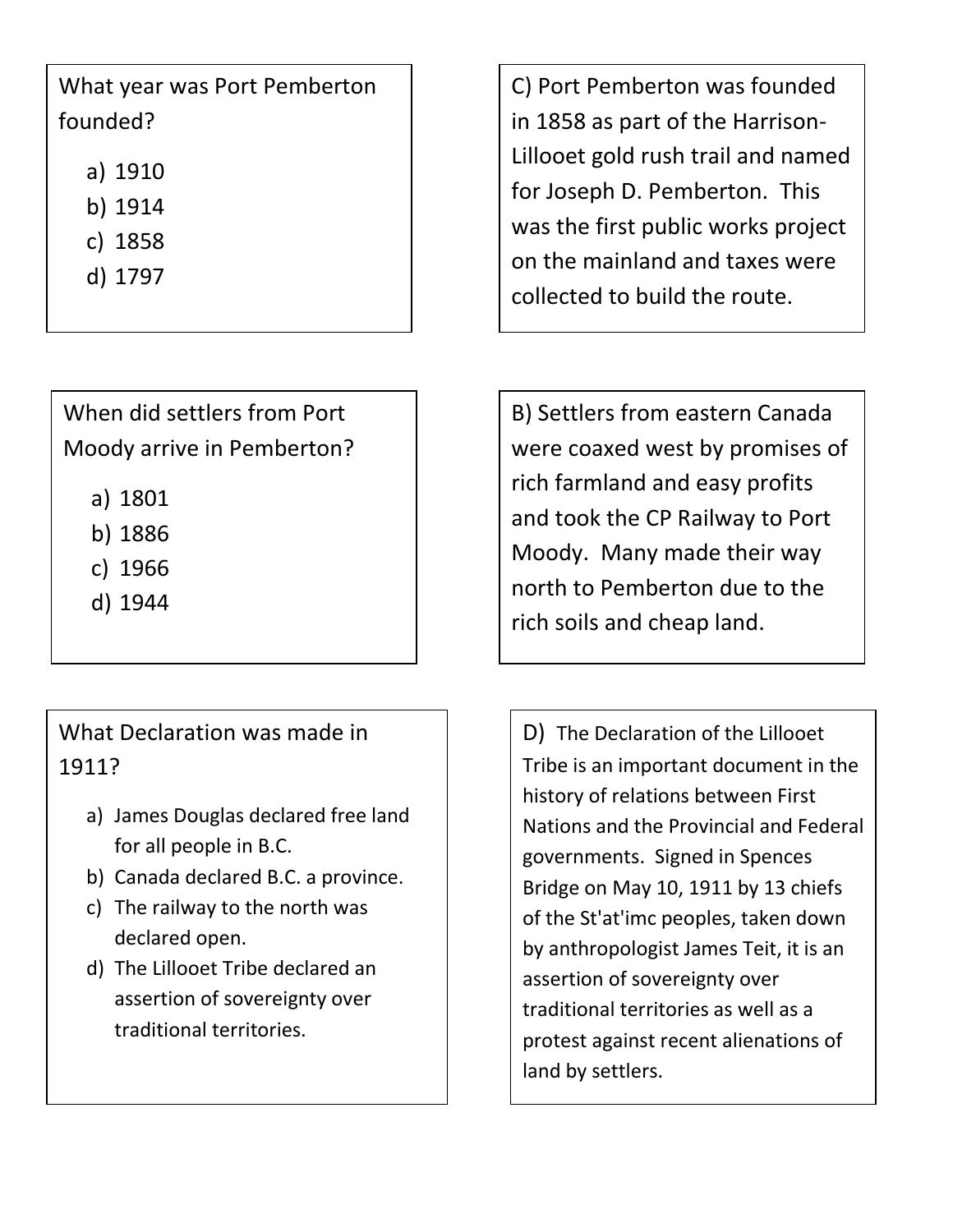When did the first train arrive in Pemberton?

- a) 1914
- b) 1919
- c) 1896
- d) 1956

A) The first train arrived in Pemberton on October 29<sup>th</sup>, 1914. The Pacific Great Eastern (P.G.E) became the lifeline for Pemberton residents and enabled farmer's to ship products to market.

Which school, built in 1915, was the first school in Pemberton?

- a) Birken School
- b) Pemberton Station School
- c) Signal Hill
- d) Pemberton Meadows School

Which is the oldest organization in Pemberton, formed in 1925?

a) Pemberton Board of Trade

b) Pemberton Farmer's Institute

c) Pemberton Women's Institute

d) Pemberton Co-operative Association

D) The first school, a one-room school, built by local residents, opened at the J. Ronayne farm in the upper valley.

B) Pemberton has been a farming community since it was settled and the Farmer's Institute was the first volunteer organization. It promoted conditions of rural life so that settlement could be permanent and prosperous.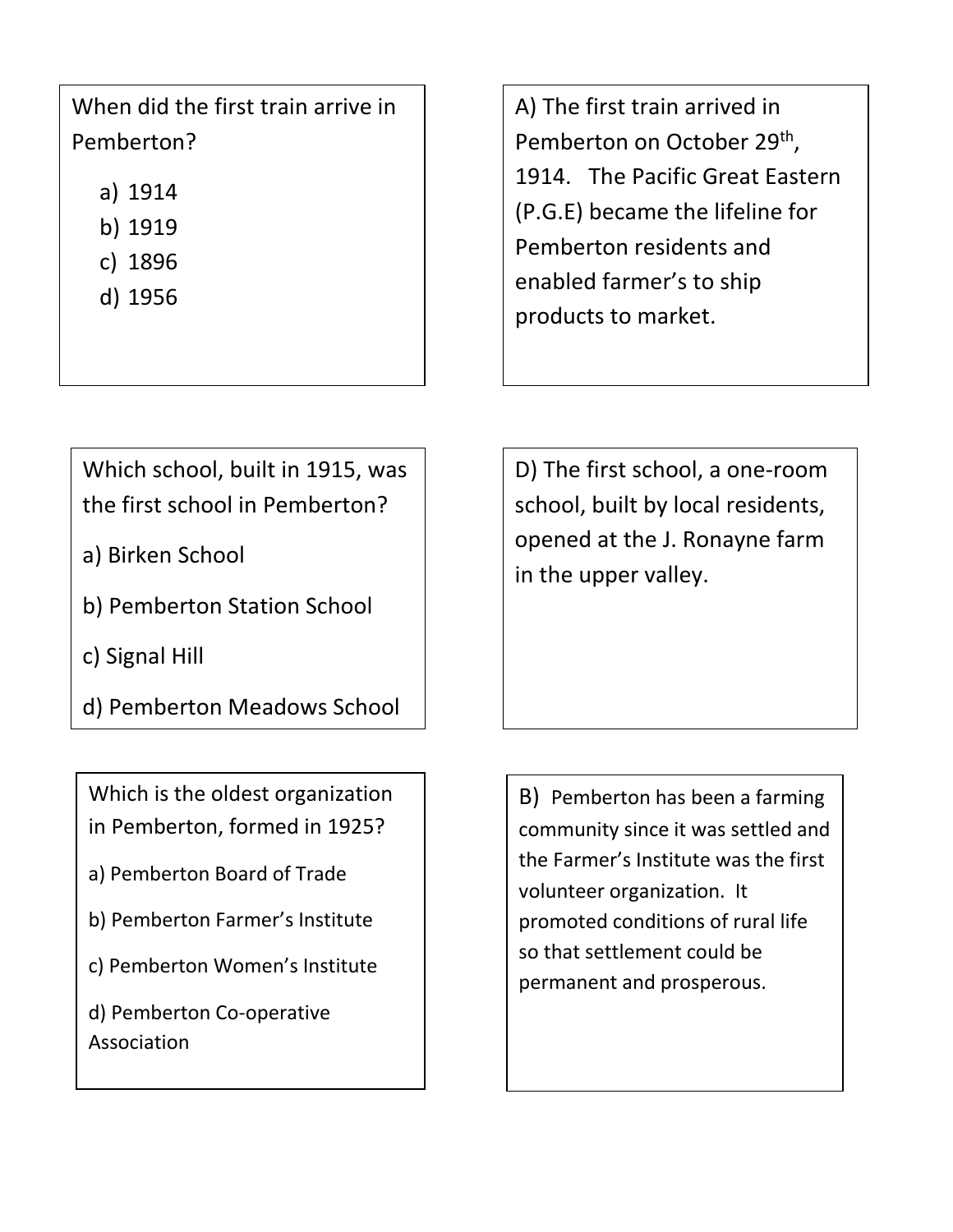True or False?

Pemberton Station School opened in 1950.

True or False?

John Decker was crowned Potato King in 1937.

When did the Big Flood occur?

- a) 1984
- b) 2003
- c) 1940
- d) 1992

What did the P.F.R.A. do?

- a) Flood control & drainage
- b) Create Potato growing regulations
- c) Built the Pemberton Hotel

**False**, the Pemberton Station School opened in 1929 when residents began to settle near the P.G.E. train station.

**True**, John won awards at the Chicago Fair in potatoes and field peas so frequently he was banned from competing for three years.

C) The Flood of 1940 forced many settlers out of the valley as fall crops were ruined, leaving families with little choice other than to move on.

A) The Prairie Farmer's Rehabilitation Act (P.F.R.A.) was used to provide Federal and Provincial funding to reclaim farm lands in Pemberton through drainage and dyking infrastructure.